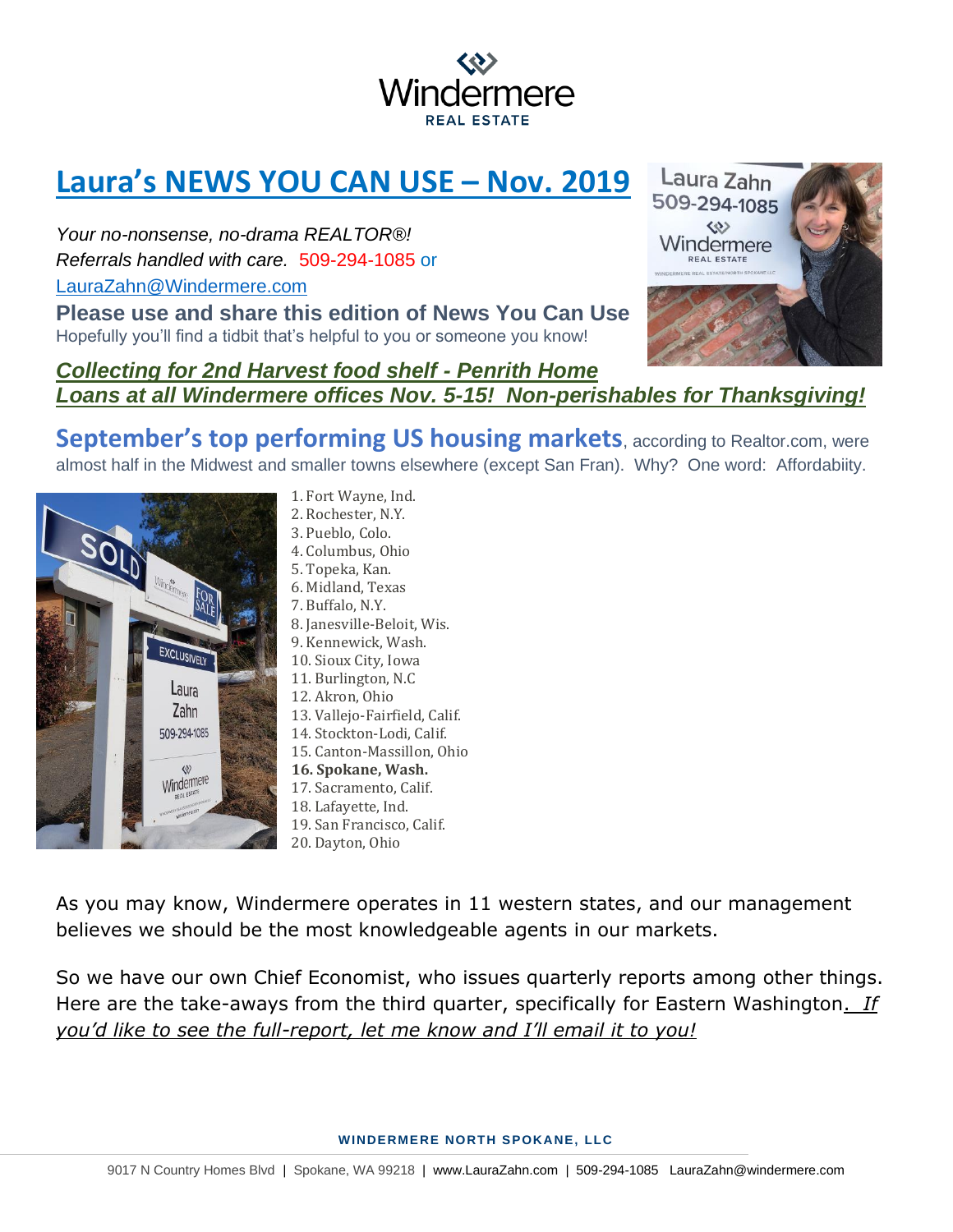## **[Eastern Washington Real Estate Market Update](https://www.windermere.com/blogs/windermere/posts/eastern-washington-real-estate-market-update--12)**

By **Matthew Gardner**, Chief Economist, Windermere Real Estate

- Home sales throughout Eastern Washington were down by a modest .5% compared to the same quarter in 2018, with a total of 4,176 closed sales.
- Pending home sales in the region were 16% higher than second quarter, suggesting that fourth quarter closings will likely be higher.
- The drop in home sales was driven by Franklin and Spokane counties, while all other counties covered in this report saw sales rise.
- The average number of homes for sale in the quarter was 16.6% lower than a year ago, suggesting that the market remains very tight. I do not anticipate a significant increase in listings until next spring.

## **More from Gardner during an October SHIFT presentation in Spokane:**



"The macro-economy is slowing, and that makes people paranoid and paralyzed," he told Windermere agents. "Home prices will not collapse, but people are worried." While people stayed an average of 4 years in their homes in 2000, now it's 8.1 years before moving on/up/down.

He reassured everyone: "We are NOT in a bubble." The days of the zero-down-ARM-with-cash-back-at-closing are over (thankfully). Instead, 745 is the average FICO score on approved mortgages, the amount on down payments is

going up, and 25% of US homes have more than 50% equity.

ID, UT and WA home prices have risen 40% in '12-'18, he said. Spokane is still very strong. (For example, I saw a small, lower priced Spokane Valley condo go up approx 30% ONE YEAR last year.)

However, due to seasonality, mostly, when fewer people are wanting to buy, we generally are seeing homes over \$300K on the market a little longer than they were this summer, and more price reductions on those who were stretching the valuation to begin with.

Take a breath! That's a good thing, time to make a rational decision.

Remember almost a quarter of Spokane transactions fail and the home ends up back on the market – most times not because some defect was uncovered, or because the mortgage was not approved - but because the buyer had a breathing period during the home inspection and chose to walk away. Sometimes they think they overpaid, they find another home, or they just thought it really was not the home for them. Putting a home back on the market is not ideal for sellers, as time is lost. So a more "normal" market is a good thing all the way around!

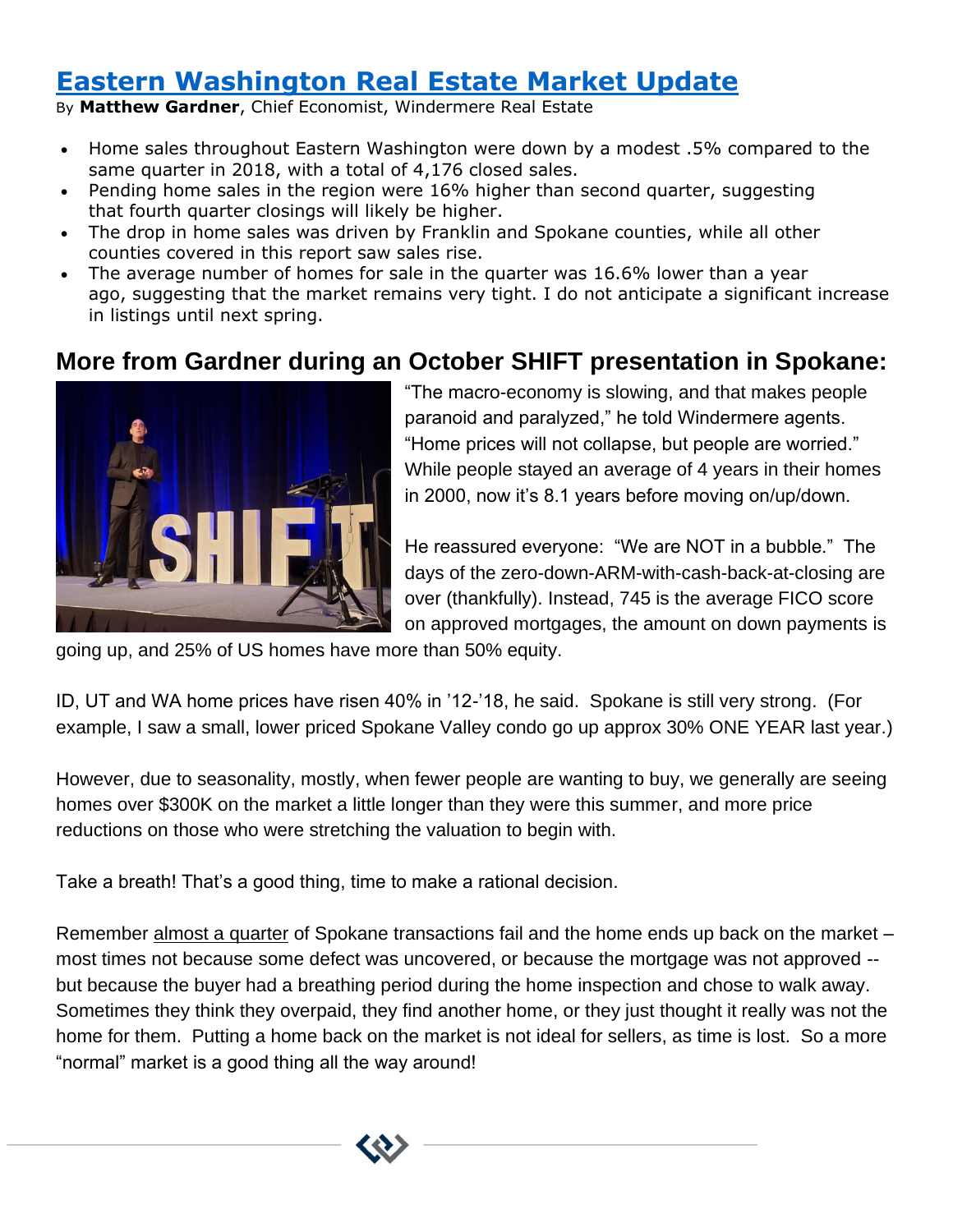**SVEN S***EZ: Let's talk turkey: It's Thanksgiving month, and I'm very grateful to be living in Spokane! Sure beats the farm house in Moses Lake.*

*I don't have to compete with 2 other dogs for my food, I've been to the vet and had my teeth cleaned for the first time ever (OK, the shots weren't fun), and MOST IMPORTANT, I get to play ball TWICE a day at the park – I had only gravel before. I learned to walk on a leash, swim, to compete in Disc Dogs, and to be rocked to sleep on the kayak. Hikes were confusing (why are we walking in circles and you're not throwing anything?) but now I love the smells on the trail and in the woods. I'm living my best Sven life!*



*If you think my mom takes good care of me, she'll take good care of you, too. Call her today at 509-294-1085 for all your real estate needs. She'll do a free market analysis for you, too. She says everyone should have one every year, a fiscal check up!*

**LAURA SEZ: I am** *extremely* **grateful to have landed in Spokane, at Windermere North, to adopt Svenny, and to make your acquaintance so that I'm sending you this newsletter!**

**I so enjoy helping folks who find navigating the buying or selling process to be confusing – and I so appreciate the wonderful clients I've had. Seriously, some of the best, nicest folks in the world. Thank you for placing your confidence in me while transacting one of your biggest assets. Please let me know when I can send you names of tradespeople, or do an analysis, or help a friend or family member,**

**For you, I hope you have the best professional and personal life you could envision – or that it will turn that way soon.**

**I would love your feedback about this newsletter, my website [www.LauraZahn.com](http://www.laurazahn.com/) and Facebook page - [https://www.facebook.com/Laura-Zahn-Residential-Real-Estate-](https://www.facebook.com/Laura-Zahn-Residential-Real-Estate-714193622300738/)[714193622300738/](https://www.facebook.com/Laura-Zahn-Residential-Real-Estate-714193622300738/) You'll note we did not once mention Pumpkin Spice anything!**

**I'm on Instagram as LauraZahnSpokaneFan, so feel free to follow (Sven and) me there!**

**Would you please LIKE the Facebook page Laura Zahn Residential Real Estate and FOLLOW it and share postings of interest?**